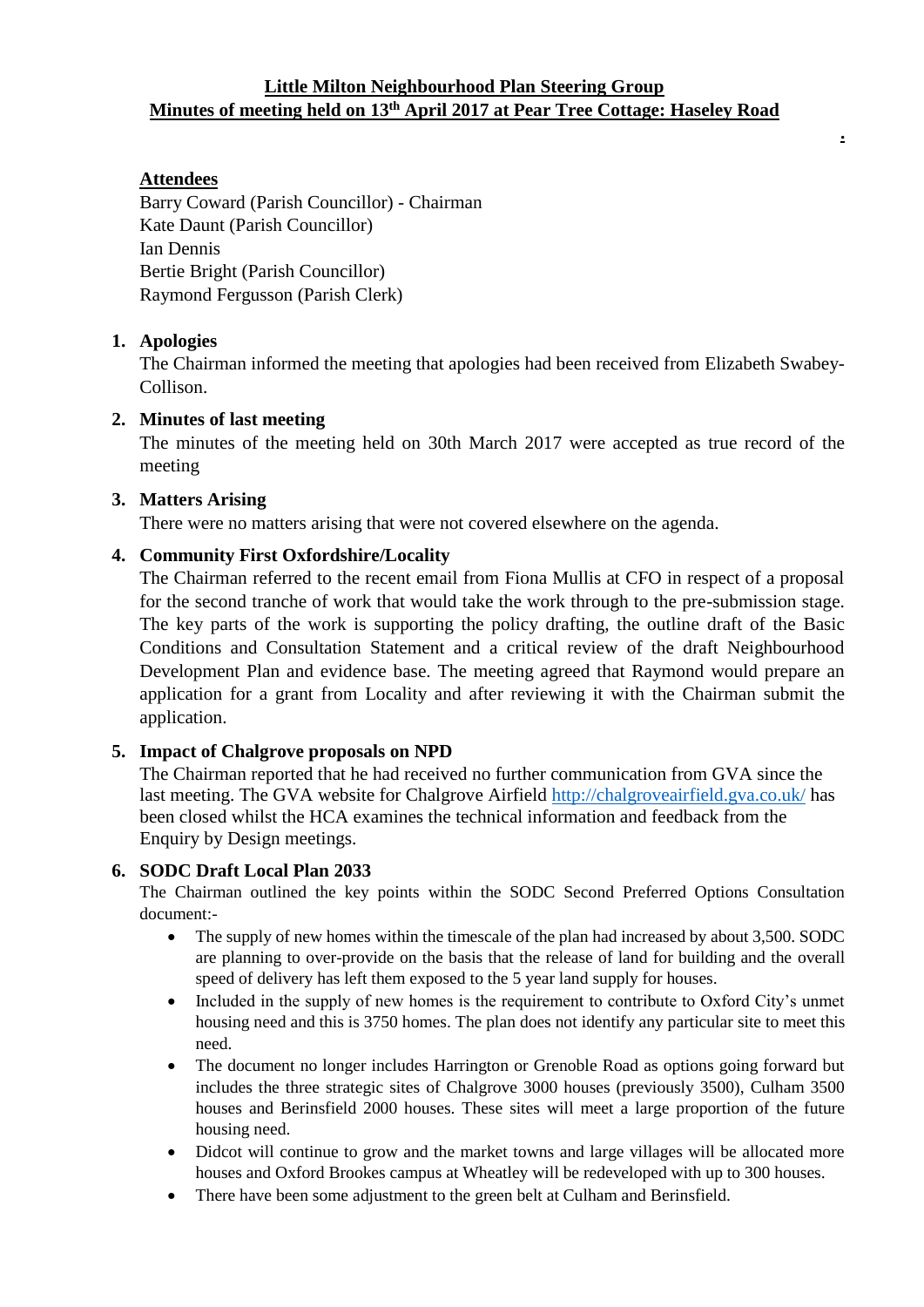- Smaller villages such as Little Milton are expected to grow by 5-10% over the next 15 years but there is no specific allocation of houses to each smaller village.
- The Consultation document includes a number of important documents about transport and how SODC along with OCC plan to deliver the required infra-structure. This includes the issues of schools, doctors, social care, recreation facilities, open spaces, water supplies, sewerage systems, waste disposal and others.
- Although no promises have been made land is being safeguarded for possible bypasses at Stadhampton, Watlington, Benson and Clifton Hampden with a proposal for a new Park and Ride at Sandford. However there is no recognition of any safeguarding of land in respect of any potential bypass for Little Milton.

The Chairman highlighted two major concerns that he wished to share with the steering group

- The traffic models used so far assume that there are no constraints on traffic moving through our village. There is no recognition that the centre of the village is unsuitable for HGV's.
- The use of Rofford Lane and the Haseley Road as a route from Chalgrove is not included in the traffic models.

Kate proposed that appropriate maps should support any comments on the Second Preferred Options Consultation document

# **7. Aspects of the Plan which are currently unclear**

The Chairman informed the meeting that the question of rescinding the status any designated Local Green Spaces did not appear likely to have any resolution and he felt it appropriate to withdraw the question at this time.

### **8. Evidence Base V Plan Appendices**

The Chairman stated that this matter will be covered at the forthcoming meeting with David Potter and Fiona Mullins on Tuesday 18<sup>th</sup> April 2017.

### **9. Evidence Base**

The Chairman informed the meeting that he had updated the sections of the evidence base with any references within the Second Preferred Options Consultation document. He stated that the revised View Management Framework had been reviewed by Fiona Mullins who expressed broad support for the document but expressed the view that the protection of Linear Views was unrealistic.

### **10. Plan Documentation- progress**

The Chairman stated that the Vision, Aims and Objectives were now complete pending consultation. The Chairman reported that he had reviewed the policies included within the Second Preferred Options Consultation document. He had circulated a paper to steering group members outlining those policies that he felt were relevant to the NDP. The forthcoming meeting with David Potter and Fiona Mullins will further develop the Plan Documentation.

### **11. Village consultation event**

The Chairman reviewed the plan for the forthcoming consultation evenings on  $25<sup>th</sup>$  &  $27<sup>th</sup>$  April. He distributed the flyers to members of the steering group for distribution to each household within the village. Bertie Bright stated that he would be available to support the evening on  $27<sup>th</sup>$ April and Kate was available on  $25<sup>th</sup>$  April between 4.00-7.00 p.m. Ian had the catering in hand.

### **12. Proposal for stall at the village fete on 17th June**

The Chairman proposed that the details for the stall at the Fete on June 17<sup>th</sup> should be reviewed at a meeting in May.